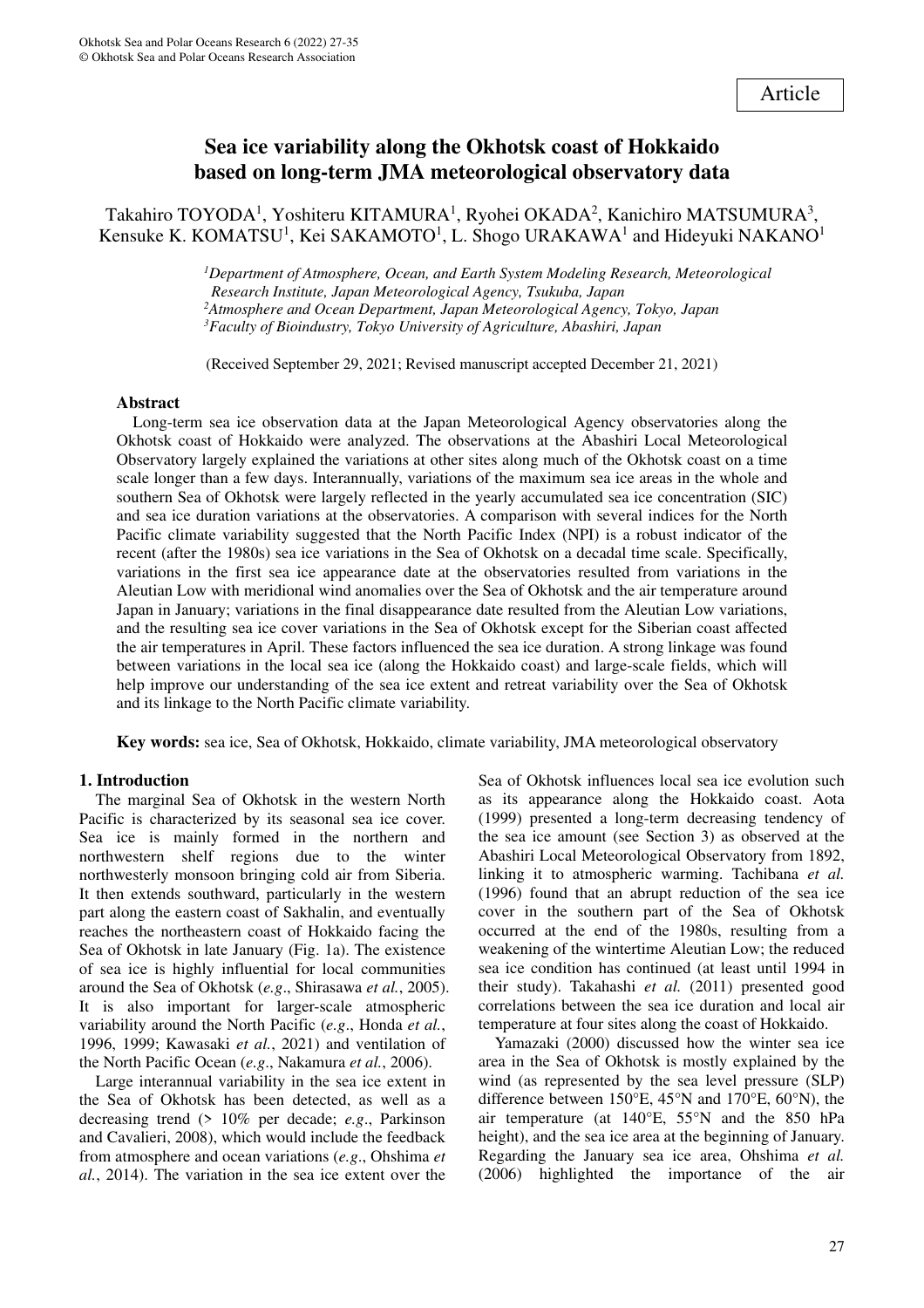

 Fig. 1 (a) Monthly sea ice extent (contours of grid SIC  $= 0.3$ ) averaged over 1977–2019. (b) Locations of JMA observatories and distribution of dailybasis correlation coefficients between the Abashiri and grid SICs. (N = 700–800 approximately).

temperatures (and hence heat fluxes) in the ice formation region in the fall (October–November) and also suggested that the oceanic conditions affect the advances in the sea ice extent in the downstream region, and hence the maximum extent. Thus, several processes affect the time evolution of the sea ice distribution, particularly the start and end dates of the sea ice existence in the season and the accumulated concentration and duration of the sea ice at coastal sites in the downstream region (*e.g*., Hokkaido), which requires further investigation.

In the present study, we focused on the local sea ice variability along the Okhotsk coast of Hokkaido. In doing so, we used the long-term archives of the daily sea ice concentration (SIC) observations at the meteorological observatories of the Japan Meteorological Agency (JMA). This set is one of the

longest observational records that can be used for climate study, at least near the Okhotsk coast of Hokkaido. We individually analyzed the start and end dates and accumulated sea ice cover (Aota *et al.*, 1988) and their relationship to the large-scale atmospheric fields and North Pacific climate indices. Particular attention was paid to how the observations at the Abashiri Local Meteorological Observatory represent the regional sea ice cover, considering that several other observatories terminated observation of the sea ice component. Since the meteorological features are similar among the northern and southern areas and southernmost Hokkaido coast of the Sea of Okhotsk in terms of high sensitivity to atmospheric variability such as extratropical cyclones and polar jets, a global outlook of the Sea of Okhotsk is provided in association with the sea ice variability. The results would be useful for understanding the sea ice variability in the southern downstream region.

#### **2. Data**

We used the daily drift and total (the latter includes locally formed ice) SIC data based on direct observations at the JMA observatories along the coast of Hokkaido: Wakkanai, Kitami-Esashi, Omu, Mombetsu, Abashiri, Nemuro, and Kushiro (Fig. 1b). The data periods differ among the sites and variables (starting from the 1950s; see Fig. 2). These data are available online at https://www.data.jma.go.jp/gmd/ kaiyou/db/seaice/hokkaido/hokkaido ice sequence.html. Quality controls (such as for data with an inconsistency of drift ice > total ice) were conducted based on the continuity of time series and consistency with local air temperatures (subjectively). For the start and end dates of the local sea ice existence, longer records than for the SIC are available (*e.g*., from 1946 at Abashiri).

Daily (5 days) gridded SIC data based on satellite measurements in the Sea of Okhotsk are routinely produced for operational use by the JMA. The horizontal resolution is 1/33° zonally and 1/50° meridionally (about 2 km). We used the data from December 1977 to December 2019. See https://www.data.jma.go.jp/gmd/kaiyou/db/seaice/okhotsk/ okhotsk\_extent.html. We refer to these data as "grid SIC" data in this study.

Sea ice indices for the Sea of Okhotsk are defined in this study as yearly integrations of the above-described local SIC data and yearly maximum area coverages based on the grid SIC data (see Section 3).

We also used the daily (5 days) mean surface air temperature and wind direction and speed data at the same observatories. In addition, we used a winter (December–February) time series of the North Pacific Index (NPI; Trenberth and Hurrell, 1994) and West Pacific pattern (WP; Wallace and Gutzler, 1981), Pacific Decadal Oscillation (PDO; Mantua and Hare,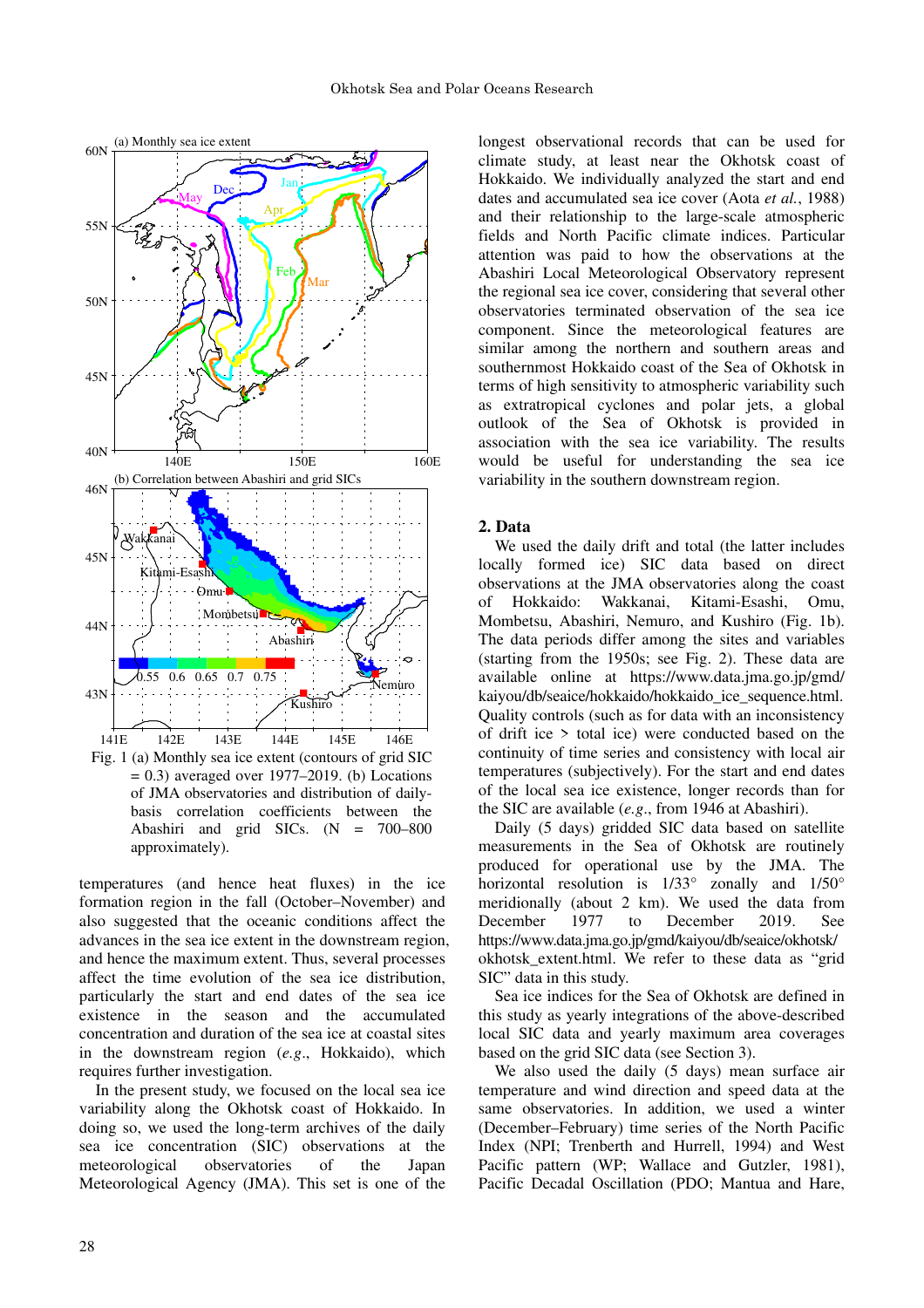2002), North Pacific Gyre Oscillation (NPGO; Di Lorenzo *et al.*, 2008), and Monsoon (MOI; Watanabe, 1990) indices, as measures of the intensities of largescale climate modes in the North Pacific. These data are available online at https://www.jma.go.jp/jma/menu/ menureport.html except for the WP index, which can be obtained online at https://www.cpc.ncep.noaa.gov/data/ teledoc/wp.shtml.

The JRA-55 atmospheric reanalysis (Kobayashi *et al.*, 2015) dataset is available at http://jra.kishou.go.jp/JRA-55/index\_en.html.

The merged satellite and in situ sea surface temperature (SST) dataset of the JMA (MGDSST; Kurihara *et al.*, 2006) is available at http://ds.data.jma. go.jp/gmd/goos/data/rrtdb/jma-pro/mgd\_sst\_glb\_D.html.

## **3. Results**

The meteorological observatory data are derived from direct (visual) observations at 9:00 a.m. local time within the range of 20 km from the observatories (relatively weighted on the 5 km range; personal communication with Fumitake Shido). The satellitebased grid SIC data provide information on the spatiotemporal variability (with a 2 km resolution) but inevitably suffer from noise such as that due to cloud cover and coastal effects (*e.g*., Yamazaki, 2000). As shown in Fig. 1b, the correlation between the Abashiri and grid SICs was lower than 0.8 (grid SICs on every five days and Abashiri SIC on the same days were compared; data were not used when both  $SICs = 0$ ). Thus, these datasets are not exactly consistent at the observatory site (on the nearest grid to Abashiri for the grid SICs). Nevertheless, a relatively large correlation (at a similar level to the co-located value) can be seen along a large part of the Okhotsk coast of Hokkaido and upstream of the sea ice advection near Sakhalin. In addition, relatively high correlations along the Hokkaido coast against the grid SICs were obtained for other observatory data at Kitami-Esashi, Omu, Mombetsu, and also Nemuro (not shown). These results suggest that the SIC variations on a time scale of five days along the Okhotsk coast (between Kitami-Esashi and Shiretoko Peninsula approximately) were largely captured by the Abashiri observations, which is consistent with previous studies (*e.g*., Aota *et al.*, 1988; Nakamura, 1996). Actually, high correlation coefficients with the Abashiri data were obtained for the Kitami-Esashi (0.61), Omu (0.69), Mombetsu (0.74), and Nemuro (0.65) data, respectively (daily values were used;  $N = 5000-6000$ . In contrast, the observations at Wakkanai and Kushiro showed much more confined correlated areas with the grid SIC data and smaller correlations with the Abashiri data (0.32 and 0.06, respectively).

Figure 2 depicts the yearly time series. Although there existed differences in detail, the maximum sea ice

areas in the whole and southern (<50°N) Sea of Okhotsk generally covaried (Fig. 2a;  $R = 0.81$ ). Note that variations in the northern area as well as the southern area contribute to the whole area variations, whereas Aota *et al.* (1988) suggested much smaller interannual variations in the northern part than in the southern part for the period of 1971–1985. In addition, a gross similarity to these time series (*e.g*., relatively low in the first half of the 1990s; further discussed later with Fig. 3) can be seen for the time series of accumulated SICs, i.e., time integral of daily SICs with a unit [SIC (%) day] (Aota *et al.*, 1988) at the observatories, Kitami-Esashi, Omu, Mombetsu, Abashiri, and Nemuro. Since the variations in the accumulated SICs for the drift and total ice (thin and thick lines, respectively) were generally compatible (except for Nemuro), we hereafter use the total ice SICs at Abashiri as generally representing the variations in the other observatory data (Kitami-Esashi, Omu, Mombetsu, and Nemuro). The variations were rather different at Wakkanai and Kushiro.

It should be noted that although we defined the southern part as south of 50°N following previous studies (*e.g*., Aota *et al.*, 1988; Aota and Ishikawa,



 Fig. 2 (a) Yearly maximum sea ice areas in the Sea of Okhotsk from the grid SIC data for the whole (black; left axis), northern (>50°N; green; left axis), and southern (<50°N; red; right axis) areas. (b) Yearly time series of accumulated SICs at the meteorological observatories. Lines are vertically shifted by  $5 \times 10^3$  [SIC day] (interval of the horizontal dotted lines) between sites. Red (orange) line indicates accumulated total (drift) SIC for Abashiri. Blue (green) lines are for the other sites, individually.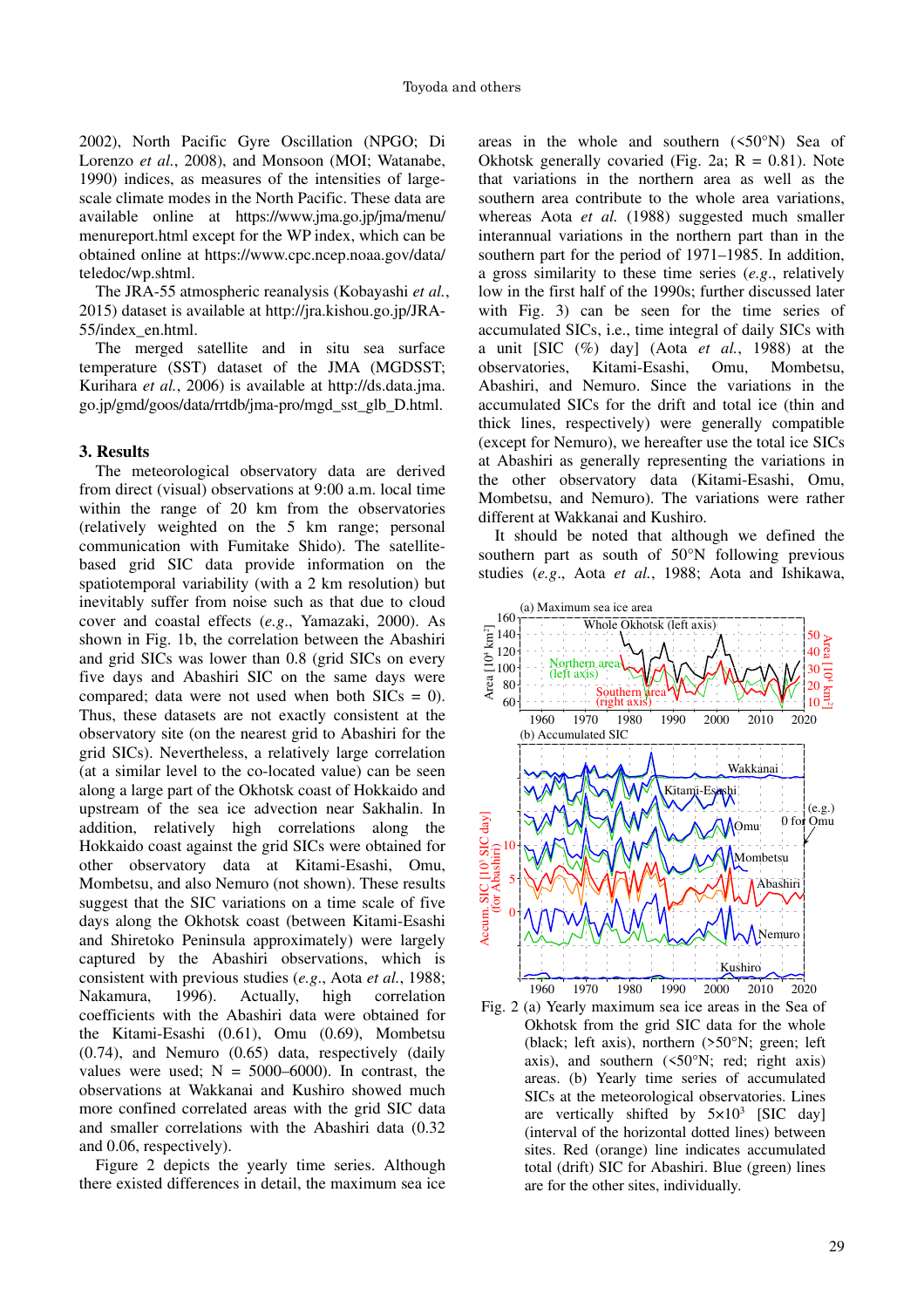1993; Tachibana *et al.*, 1996) and analyzed the yearly maxima of the daily (5 days) sea ice area in this study (Fig. 2a), the correlation between the whole and southern Okhotsk sea ice areas becomes much smaller when we use the sea ice area of a fixed day or period (1 December–14 March by Tachibana *et al.* (2016); 15 February by Toyota *et al.* (2021)) and the southern part definition as south of 46°N (Toyota *et al.*, 2021). In addition, a negative correlation between the whole sea ice area in the Sea of Okhotsk and the sea ice amount along the Hokkaido coast was suggested for the data before the 1980s in previous studies (see Honda, 2007). Whether or not this relationship has recently changed is outside the scope of this study. At least, it might depend on the definition of the sea ice area as described above.

To investigate the above sea ice quantities of the Sea of Okhotsk in relation to the large-scale climate mode variations in the North Pacific, particularly their decadal phase changes (*e.g*., Tachibana *et al.*, 1996), we compared these quantities (sea ice indices) with the North Pacific climate indices (for December–February; Fig. 3a). Note that these climate mode indices are not independent of each other: for example, both the NPI and PDO (based on SLP and SST patterns, respectively) are associated with variations in the Aleutian Low strength, whereas the WP and NPGO are both associated with variations in the meridional position of the Aleutian Low (*e.g*., Toyoda *et al.*, 2017). As discussed by Tachibana *et al.* (1996), the sea ice indices (Fig. 3b) decreased abruptly around 1989/1990, which corresponded to large changes in the climate mode indices, *e.g*., a phase shift of the PDO. After that, the sea ice area in the Sea of Okhotsk increased and reached a peak in 2001 (Fig. 2a; 3b), which corresponded to negative phases of the NPGO and NPI. Note that the above simultaneous comparisons do not indicate causal relationships.

As suggested by Yamazaki (2000), several climate index patterns associated with the Aleutian Low variability can affect the sea ice amount in the Sea of Okhotsk. We calculated the running correlations with a 21-year window between the sea ice indices of the Sea of Okhotsk and indices of the North Pacific climate mode variabilities (*e.g*., the value in 2000 denotes a correlation during the period of 1990–2010). For the whole and southern sea ice maxima, the correlations with the NPGO and NPI were relatively large; the correlations with the PDO were low, particularly for the index of the whole Sea of Okhotsk (lower than 90% and 95% confidence levels of 0.37 and 0.43, respectively).

Longer records can be compared by using the accumulated SICs at Abashiri. In the first half of the 1970s, the 21-year running correlations of the accumulated SIC with both the PDO and NPI were low. The correlation with the PDO increased afterward and



sign), WP (blue; inverse in sign), PDO (orange), NPGO (green), and MOI (dark yellow) indices for December–February. (b) Time series of normalized (by individual standard deviations) maximum sea ice area (black and gray lines for the whole and southern Sea of Okhotsk, respectively) and accumulated SIC at Abashiri (purple). 5-year running mean values are plotted for (a, b). (c) Running correlations with a 21 year  $(\pm 10 \text{ years})$  window between the climate indices and maximum sea ice area for the whole and southern (thick and thin lines, respectively) Sea of Okhotsk. (d) Same as (c) but with correlations between the climate indices and accumulated SIC at Abashiri.

reached a peak around 1990, corresponding to the abrupt ice area reduction. The correlation with the NPI (inversed in sign) also increased during the 1980s and kept a high (significant) level after the late 1980s. This was in contrast to the correlation with the PDO, which gradually decreased after about 1990. The MOI also decreased after about 1990 and became negative in the early 2000s. This change in sign was also seen in the correlation of the maximum areas (Fig. 3c). The correlation with the NPGO was about +0.5 during the late 1960s and 1970s. It then decreased during the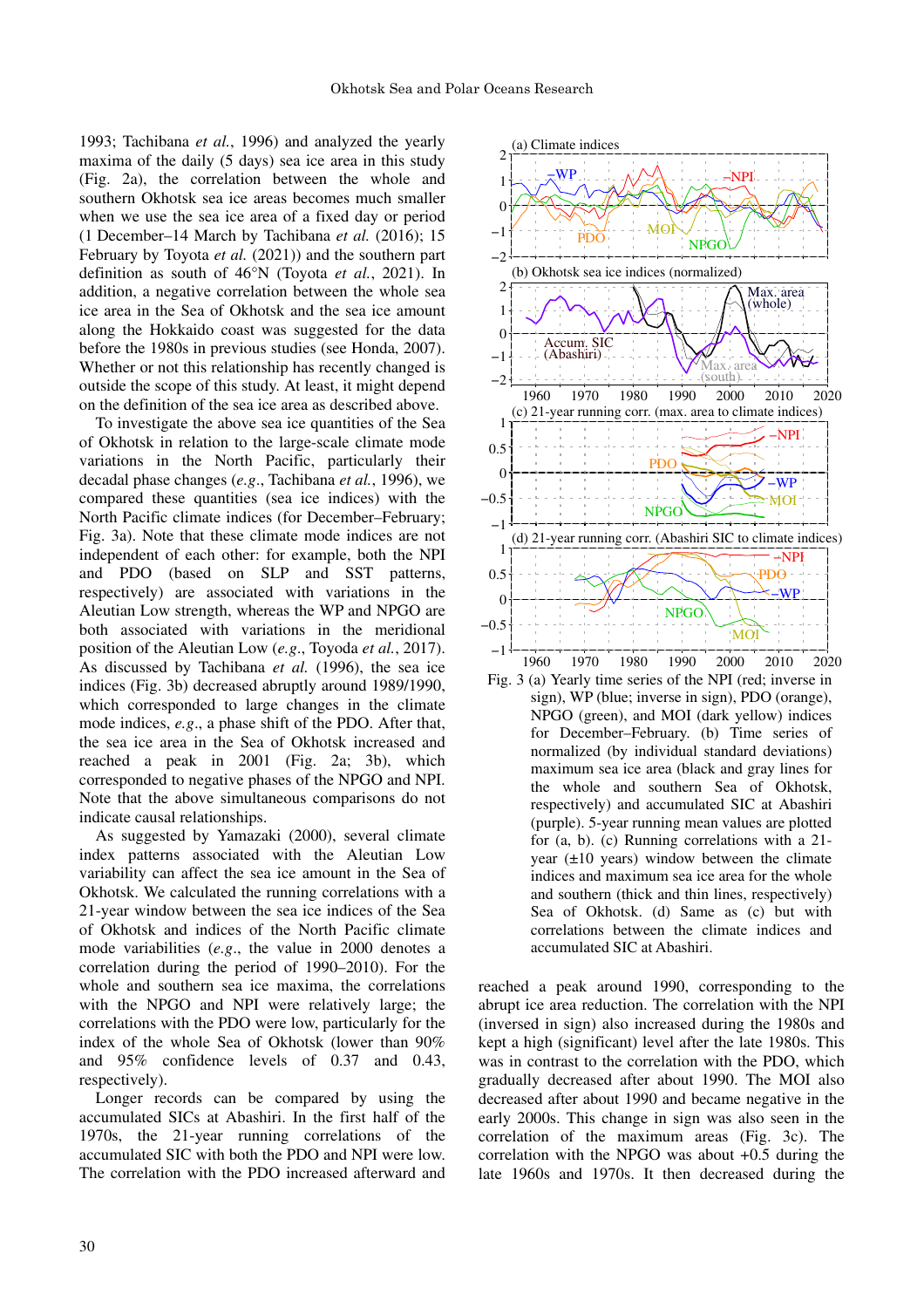1980s and 1990s, reached nearly zero around 1990, and stayed at about −0.5 after the late 1990s. From the correlations with the NPGO (Figs. 3c, d), the relationship between the maximum area and Abashiri SIC greatly changed in the 1980s to early 1990s, which can also be seen in the time series of these sea ice indices (Fig. 3b). The correlation with the WP was relatively high in the early 1970s and 1980s; it was low in the mid 1970s and after the 1990s. In summary, although the decadal-scale relationships of the sea ice indices to the North Pacific climate indices varied with time, the NPI was a robust indicator of the sea ice variations in the Sea of Okhotsk after the 1980s. In the 1970s and after the late 1990s, the correlation with the NPGO became relatively high but the signs were different between these periods. The period with a relatively high correlation with the PDO was limited to around 1990.

The duration of the sea ice existence can be another measure for the yearly sea ice influence, which might be more important to local communities (*e.g*., fishery) than the accumulated SIC. As shown in Fig. 4a, the variations in the yearly sea ice duration at Abashiri mostly corresponded to those in the accumulated SIC and, again, the variations were similar along a large part of the Okhotsk coast (Kitami-Esashi, Omu, Mombetsu, Abashiri, and Nemuro). Thus, one measure at a site can largely substitute the others among these sites.

The sea ice duration is determined by the start and end dates with the sea ice within the visibility from the site. At Abashiri, the first appearance generally occurred in January (Fig. 4c) and the final disappearance largely occurred in April during the whole records but the number of years with the end date in March and April recently became equivalent (Fig. 4b). Around 1989/1990, both the delay in the start date and advance in the end date contributed to the short duration. After this period, on the other hand, this relationship with opposite signs was not seen: for example, the start date in 1993 was delayed to February, whereas the end date was also delayed to May. As described above, the average end date (red line for 5 year running mean) became noticeably earlier. Thus, these start and end date variations contributed differently to the recent total duration change. Since the total duration basically captures variations in the accumulated SIC and maximum sea ice area at least on a decadal scale as described above, the investigation of the start and end dates at the local site would provide useful information on the advance and retreat of the sea ice over the Sea of Okhotsk.

Based on the date ranges (Figs. 4b, c), we investigated the atmospheric fields in January for the start date and those in April for the end date. The monthly mean surface air temperatures at the same observatory (Abashiri) were well correlated with the



 Fig. 4 (a) Time series of yearly durations (from December of the previous year) of the sea ice existence. Black and red lines denote the unsmoothed and 5-year running mean time series, respectively, at Abashiri. 5-year running mean plots are also shown for Kitami-Esashi (green) and Nemuro (blue). (b, c) Start (c) and end (b) dates of the sea ice existence at Abashiri. Unsmoothed and 5-year running mean values (black and red, respectively) are plotted. The yaxis denotes the date of the year (including December of the previous year in (c) which advances upward.



 Fig. 5 (a) Relationship between January mean surface air temperature (Ta) and the sea ice start date at the Abashiri Local Meteorological Observatory. (b) Same as (a) but for the April mean surface air temperature and the sea ice end date.

start and end sea ice date variations (Fig. 5), i.e., the delayed start date and early end date, when the surface air temperature is relatively high in that month. Note that we also investigated the local wind fields (speed and direction), but variations related to the start and end dates were not found, as discussed by Aota *et al.* (1988) for the period of 1969–1988.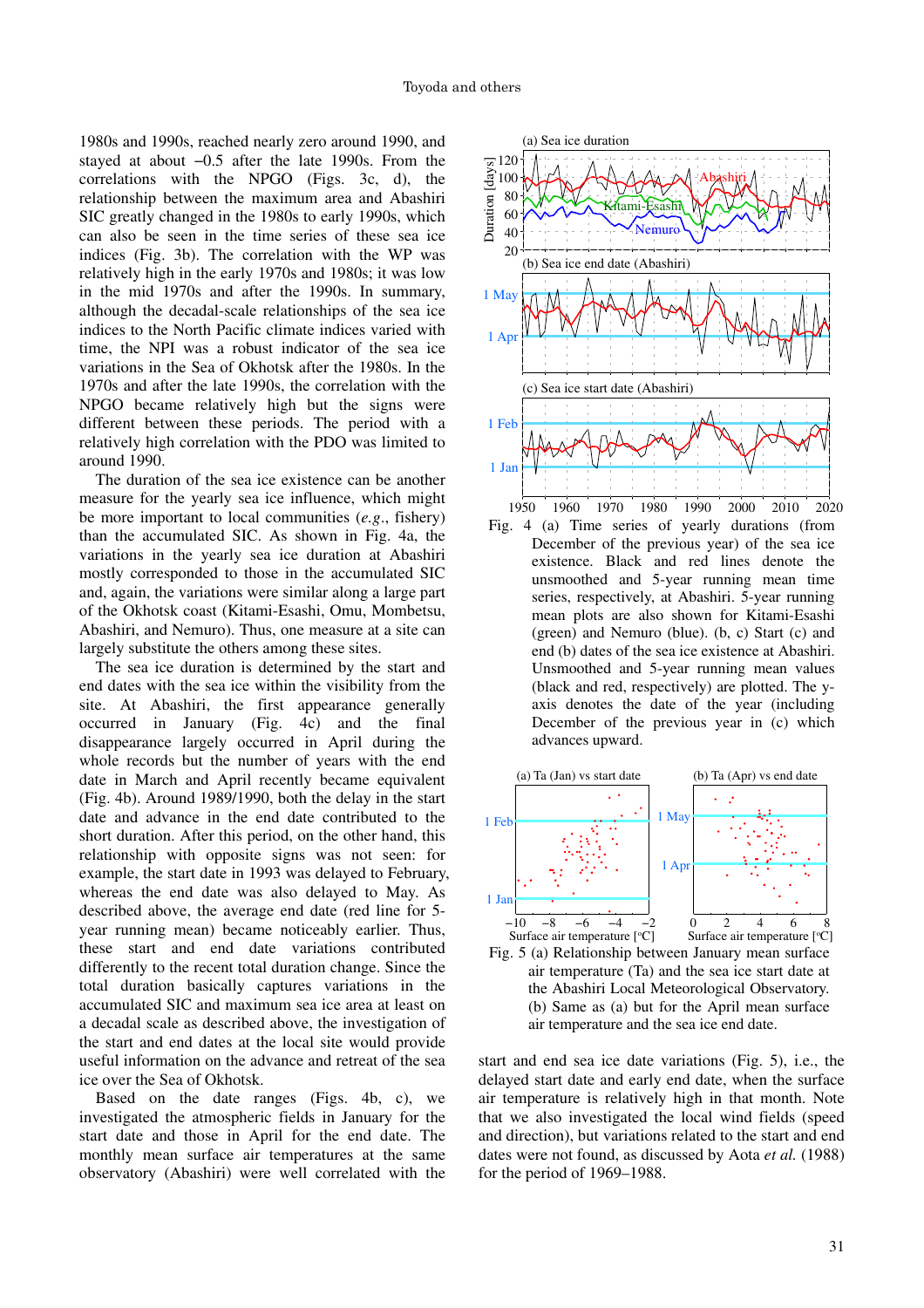To investigate the relationship between these dates and large-scale fields, we first examined the grid SICs in January and April regressed to the start and end dates, respectively (Fig. 6). Note that normalized date time series were used (mean and standard deviation values of the original start and end dates were 20.5 January  $\pm 9.0$  days and 10.5 April  $\pm 15.8$  days, respectively, during the overlapping period with the grid SIC data 1978–2019); hence, the SIC variations corresponding to one standard deviation of the date variations are presented. In January, negative values were distributed broadly over the Sea of Okhotsk (Fig. 6a). Thus, SICs over the whole sea ice region decreased with the delay of the sea ice start dates in the downstream region along the Okhotsk coast of Hokkaido. In April, positive SIC anomalies spread over most of the Sea of Okhotsk, whereas negative values were seen in the northwestern shelf region along the Siberian coast (Fig. 6b).

We next examined large-scale atmospheric fields (from JRA-55) in relation to the start and end dates. The regressions of the January SLPs to the start date (Fig. 7a) exhibited a weakening of the Aleutian Low (positive anomalies). This distribution is generally consistent with the result presented by Tachibana *et al.* (1996; for January–February). In association with these



 Fig. 6 (a) Regression distribution of the January grid SICs to the sea ice start date variations at Abashiri. (b) Same as (a) but with regression of the April grid SICs to the end date variations.

SLP anomalies, southerly wind anomalies were seen over the Sea of Okhotsk (Fig. 7a), which means a weakening of the northerly winds that are important to the sea ice advance (Kimura and Wakatsuchi, 1999; Shevchenko *et al.*, 2004). At the 850 hPa height, warm anomalies (>1°C) existed around Japan including the Okhotsk coast (Fig. 7b). At the surface, there were warm anomalies in the sea ice formation region along the Siberian coast, in addition to anomalies similar to those at the 850 hPa height (Fig. 7c). The surface turbulent heat flux regressions showed positive



atmospheric fields (JRA-55) to the sea ice start date variations at Abashiri. (a) SLP (shading) and surface wind (arrows). (b) 850 hPa temperature. (c) Surface air temperature. (d) Surface turbulent (sensible plus latent) heat flux (positive upward). Only significant values at a 95% confidence level are shaded.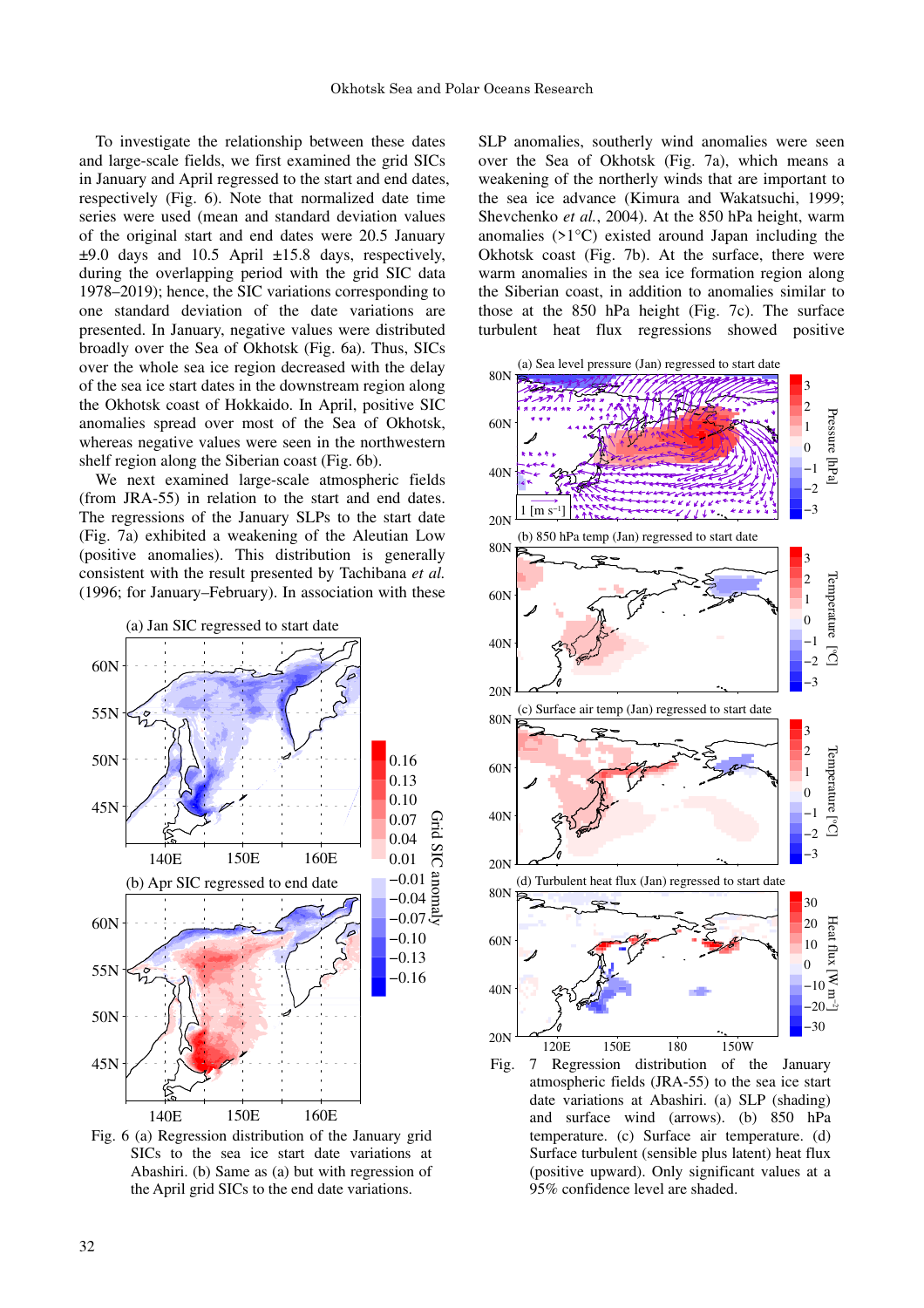(upward) flux anomalies along the Siberian coast, which work to enhance the ice formation (partly recovering the shortage), and negative (downward) heat flux anomalies in the southern Sea of Okhotsk, which work to delay the start date by reducing the cooling at the ice–water surface. These results suggested that both the weakening of the northerly winds (due to the weakening of the Aleutian Low) and relatively warm temperatures around Japan (possibly affected by the weakening of the westerly jet) contributed to the delay of the start date and basin-scale smaller SICs in January (Fig. 6a).

As pointed out (but not analyzed) by Aota *et al.* (1988) and Yamazaki (2000), the oceanic conditions might affect the advance of the sea ice extent in the downstream region. Figure 8 shows the relationship between the start dates and SSTs in December, generally before the sea ice appearance. On the grid nearest to Abashiri, a weak but significant (95% confidence level) correlation of the start dates was obtained with the mean SSTs in December (red dots in Fig. 8a), whereas the correlation with the November SSTs (blue) was rather low. In addition, the relatively high correlation with the December SSTs was distributed along the Hokkaido coast through the Soya Strait (Fig. 8b). This might suggest the influence of the Soya warm current, which on average weakens greatly from November to January (Ohshima *et al.*, 2017) and requires further investigation in the future.

On average (climatology), the Aleutian Low weakens and shrinks to the north in April relative to January. Thus, the negative SLP regressions to the end date in April as shown in Fig. 9a indicate that when the end date is delayed, the relatively strong Aleutian Low is maintained, leading to the northerly wind anomalies over the Sea of Okhotsk.

The air temperature anomalies over the Sea of Okhotsk were rather small at the 850 hPa height (Fig. 9b), whereas cold anomalies were remarkable at the surface (Fig. 9c). Little influence of the sea ice



 Fig. 8 (a) Scatter plots of the start days and monthly mean SSTs for November (blue) and December (red) on the Abashiri grid. (b) Distribution of correlation coefficients between the start day at Abashiri and the December mean SSTs.

existence on the 850 hPa temperature relative to the near-surface temperature is consistent with previous studies (see Honda, 2007). The heat flux anomalies were negative (Fig. 9d), reducing the upward heat release (*e.g*., Ohshima *et al.*, 2003). Hence, the positive SIC anomalies (Fig. 6b) cooled the surface air (Fig. 9c). This is particularly seen in the northern Sea of Okhotsk with relatively large SIC anomalies (Fig. 6b). Note that the negative heat flux anomalies were more largely distributed to the south although they were not significant (not shown). Thus, the candidate cause of the delay of the end date was the northerly wind anomalies due to the relatively strong Aleutian Low for April, particularly in the western part. In addition, these wind anomalies generated relatively low SICs along the Siberian coast and relatively high SICs just to the south (Fig. 6b).



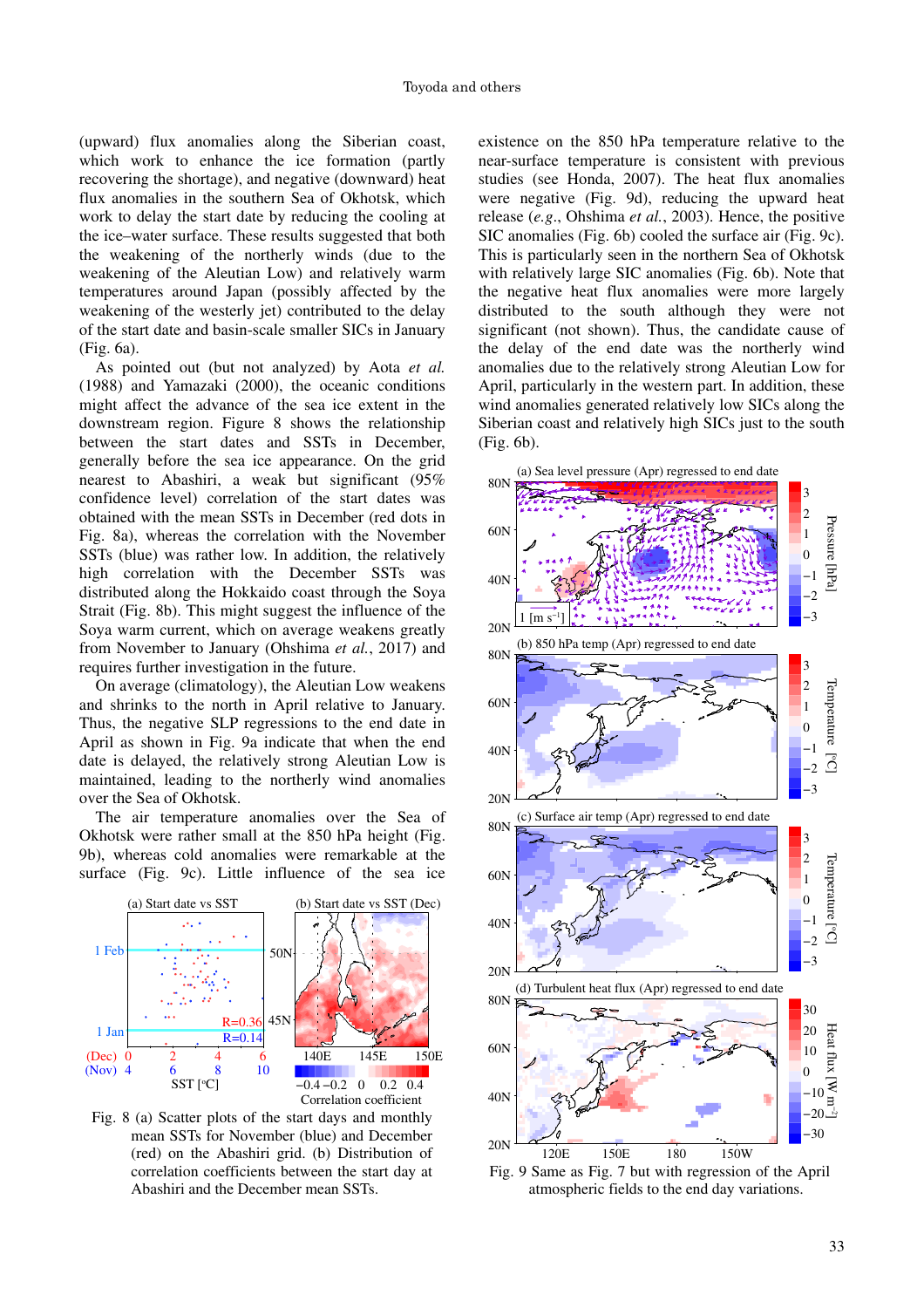## **4. Conclusion**

We analyzed the sea ice observation data at the JMA meteorological observatories along the Okhotsk coast of Hokkaido. On a time scale longer than a few days, the observations at the Abashiri Local Meteorological Observatory largely explained the variations at other sites along the coast (Kitami-Esashi, Omu, Mombetsu, and Nemuro). This was also supported by correlations of the above data with the grid SICs. The daily (5 days) grid SIC data also indicated that the annual maximum sea ice area in the whole and southern Okhotsk Sea mostly covaried with each other, including the abrupt reduction in 1989/1990 (Tachibana *et al.*, 1996) and the recent peak in 2001. In addition, these interannual variations were reflected in the yearly accumulated SIC (Aota *et al.*, 1988) and sea ice duration variations along the Okhotsk coast of Hokkaido. The long-term sea ice duration time series suggested that the decadal-scale relationships of the above sea ice indices to the indices for the North Pacific climate mode variabilities varied with time. Among several climate indices, the NPI is a robust indicator of recent (after the 1980s) sea ice variations in the Sea of Okhotsk. We also examined the differences between the start and end date variations, which determine the durations. Variations in the start date at the Okhotsk coast sites resulted from the variations in the Aleutian Low strength, the air temperature around Japan in January, and partly the SST along the Soya warm current in December. Variations in the end date resulted from the Aleutian Low variations; the sea ice cover variations affected the air temperatures over the Sea of Okhotsk in April, in contrast to the sea ice cover variations in January resulting from the air temperature variations.

Although further investigation is necessary (such as for quantitative evaluation of the causal factors, and dependencies among them), our results highlighted the interactive linkage between variations in the sea ice along the Okhotsk coast of Hokkaido and large-scale fields, which will help improve our understanding of the sea ice extent and retreat variability in the Sea of Okhotsk. This study implies that the long-term observation data at the JMA meteorological observatories are highly valuable for climate study, especially on the decadal and longer time scale climate variability in the North Pacific. We hope this study provides interdisciplinary feedback to the operational monitoring of the sea ice. In addition, reproduction of the sea ice along the Okhotsk coast of Hokkaido is one of the issues to be improved in the operational forecasting system of the JMA (Hirose *et al.*, 2019). The results of this study might help specify the processes that are necessary for improvement in this region and the data can be a beneficial source for initializing the forecast system. This study is a first step toward accomplishing these objectives.

#### **Acknowledgements**

 We are grateful to two anonymous reviewers and editors, Hiromitsu Kitagawa (Ocean Policy Research Institute) and Shuhei Takahashi (Okhotsk Sea Ice Museum of Hokkaido) for their constructive comments. We acknowledge Fumitake Shido (Sapporo District Meteorological Observatory, JMA) for providing helpful information on the operational sea ice monitoring at the Abashiri Local Meteorological Observatory. We also thank Tomonori Tanikawa (Department of Physical Meteorology Research, Meteorological Research Institute, JMA) and Takenobu Toyota (Institute of Low Temperature Science, Hokkaido University) for their fruitful discussion on the sea ice variability in the southern Okhotsk Sea. We are indebted to Shuhei Takahashi, Eriko Uematsu, and Mombetsu City for long being involved in organizing the International Symposiums on the Okhotsk Sea and Polar Oceans. This study was supported by the Japan Society for the Promotion of Science (KAKENHI Grant Number 20K12142 and 20H01968), and by the ArCS II Project (Program Grant Number JPMXD1420318865) of the Japanese Ministry of Education, Culture, Sports, Science and Technology.

#### **References**

- Aota, M., M. Ishikawa and E. Uematsu (1988): Variation in ice concentration off Hokkaido Island. *Low Temp. Sci., Ser. A*, **47**, 161-175.
- Aota, M. and M. Ishikawa (1993): Data on the variation in ice concentration along the Okhotsk Sea coast of Hokkaido. *Sea and Sky*, **69**, 33-46 (in Japanese).
- Aota, M. (1999): Long-term tendencies of sea ice concentration and air temperature in the Okhotsk Sea coast of Hokkaido. *PICES Scientific Report*, **12**, 1-2.
- Di Lorenzo, E. and 11 co-authors (2008): North Pacific Gyre Oscillation links ocean climate and ecosystem change. *Geophys. Res. Lett.*, **35**, L08607.
- Hirose, N. and 9 co-authors (2019): Development of a new operational system for monitoring and forecasting coastal and open-ocean states around Japan. *Ocean Dyn.*, **69**, 1333-1357.
- Honda, M., K. Yamazaki, Y. Tachibana and K. Takeuchi (1996): Influence of Okhotsk sea-ice extent on atmospheric circulation. *Geophys. Res. Lett.*, **23**, 3595-3598.
- Honda, M., K. Yamazaki, H. Nakamura and K. Takeuchi (1999): Dynamic and thermodynamic characteristics of atmospheric response to anomalous sea-ice extent in the Sea of Okhotsk. *J. Clim.*, 12, 3347-3358.
- Honda, M. (2007): Relationship between the Okhotsk sea ice and atmospheric field. *Kishou Kenkyu Note*, **214**, 63-73 (in Japanese).
- Kawasaki, K., Y. Tachibana, T. Nakamura and K. Yamazaki (2021): Role of the cold Okhotsk Sea on the climate of the North Pacific subtropical high and Baiu precipitation. *J. Clim.*, **34**, 495-507.
- Kimura, N. and M. Wakatsuchi (1999): Processes controlling the advance and retreat of sea ice in the Sea of Okhotsk. *J. Geophys. Res.*, **104**, 11137-11150.
- Kurihara, Y. and 2 co-authors (2006): Global daily sea surface temperature analysis using data from satellite microwave radiometer, satellite infrared radiometer and in situ